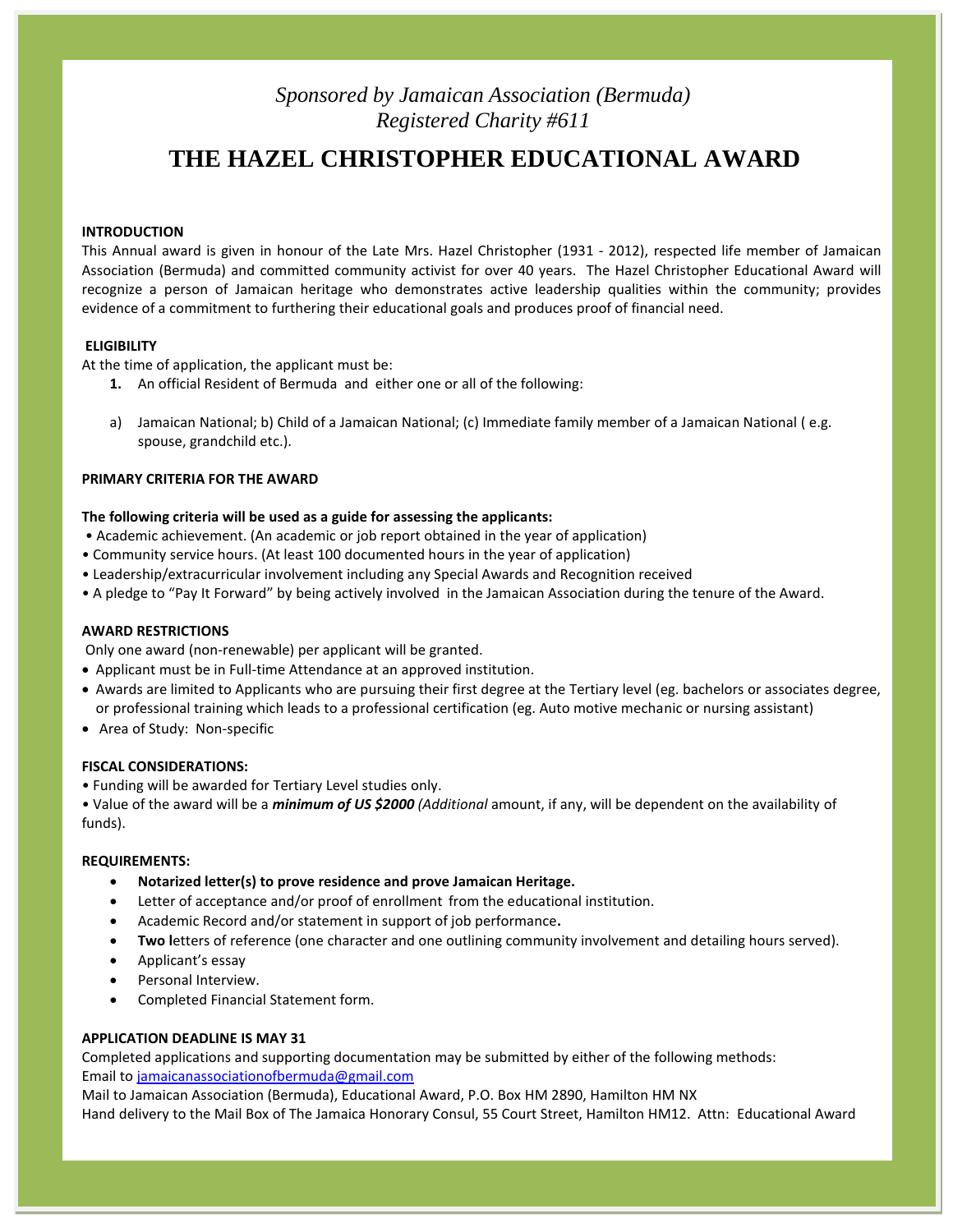| <b>AWARD APPLICATION FORM</b>             |  |
|-------------------------------------------|--|
| "The Hazel Christopher Educational Award" |  |

| PLEASE TICK A BOX TO INDICATE YOUR STATUS       |                                              |                                                    |  |
|-------------------------------------------------|----------------------------------------------|----------------------------------------------------|--|
| <b>STUDENT</b><br>$\blacksquare$                | <b>EMPLOYED</b><br>$\mathbf{I}$              | <b>UNEMPLOYED</b>                                  |  |
| TICK A BOX TO INDICATE YOUR STATUS              |                                              |                                                    |  |
| <b>JAMAICAN (BY BIRTH)</b><br>$\mathcal{L}$     | <b>DEPENDANT OF JAMAICAN</b><br>$\mathbf{I}$ | <b>IMMEDIATE FAMILY OF JAMAICAN NATIONAL</b><br>I. |  |
| <b>SECTION A: PERSONAL DETAILS</b>              |                                              |                                                    |  |
| 1. Full name                                    |                                              |                                                    |  |
| 2. Parent/Guardian(s) Name                      |                                              |                                                    |  |
| 3. Home Address                                 |                                              |                                                    |  |
| 4. Mailing Address<br>(If different from above) |                                              |                                                    |  |
| 5. Telephone number                             |                                              | Alternate                                          |  |
| 6. Email                                        | Applicant                                    |                                                    |  |
|                                                 | Parent/Guardian(s)                           |                                                    |  |

**SECTION B: FURTHER EDUCATIONAL DETAILS**

- 7. Most recent GPA (*if applicable*)
- 8. Plans after graduation:

I have applied to college/university

Name of Institution(s):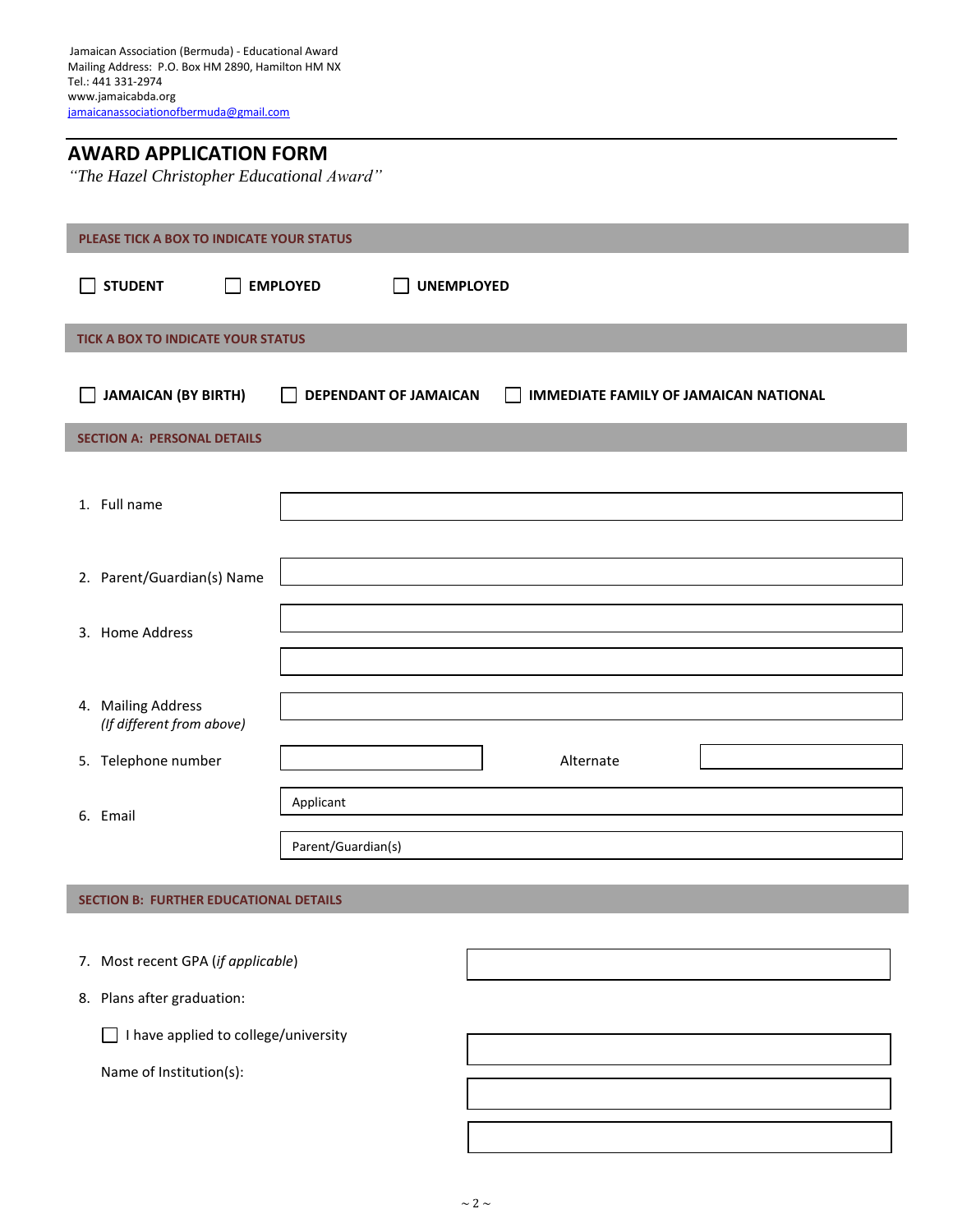*"The Hazel Christopher Educational Award"*

| I have been accepted to Bermuda College              |  |  |
|------------------------------------------------------|--|--|
| Area of Study:                                       |  |  |
|                                                      |  |  |
| have been accepted to an overseas college/university |  |  |
| Name of Institution:                                 |  |  |
| Area of Study:                                       |  |  |
|                                                      |  |  |
| Other                                                |  |  |

## **SECTION C: ACADEMIC PERFORMANCE**

9. List in descending order, any Academic Awards, Honors or Accolades you have received over the past four years.

| <b>YEAR</b> | <b>AWARD/HONOUR</b> |
|-------------|---------------------|
|             |                     |
|             |                     |
|             |                     |
|             |                     |
|             |                     |

## **SECTION D: EXTRA CURRICULAR ACTIVITIES**

10. List any programs and you have participated in either on campus or in the community

| ORGANIZATION/LOCATION | <b>ACTIVITY</b> | LENGTH OF PARTICIPATION |
|-----------------------|-----------------|-------------------------|
|                       |                 |                         |
|                       |                 |                         |
|                       |                 |                         |
|                       |                 |                         |
|                       |                 |                         |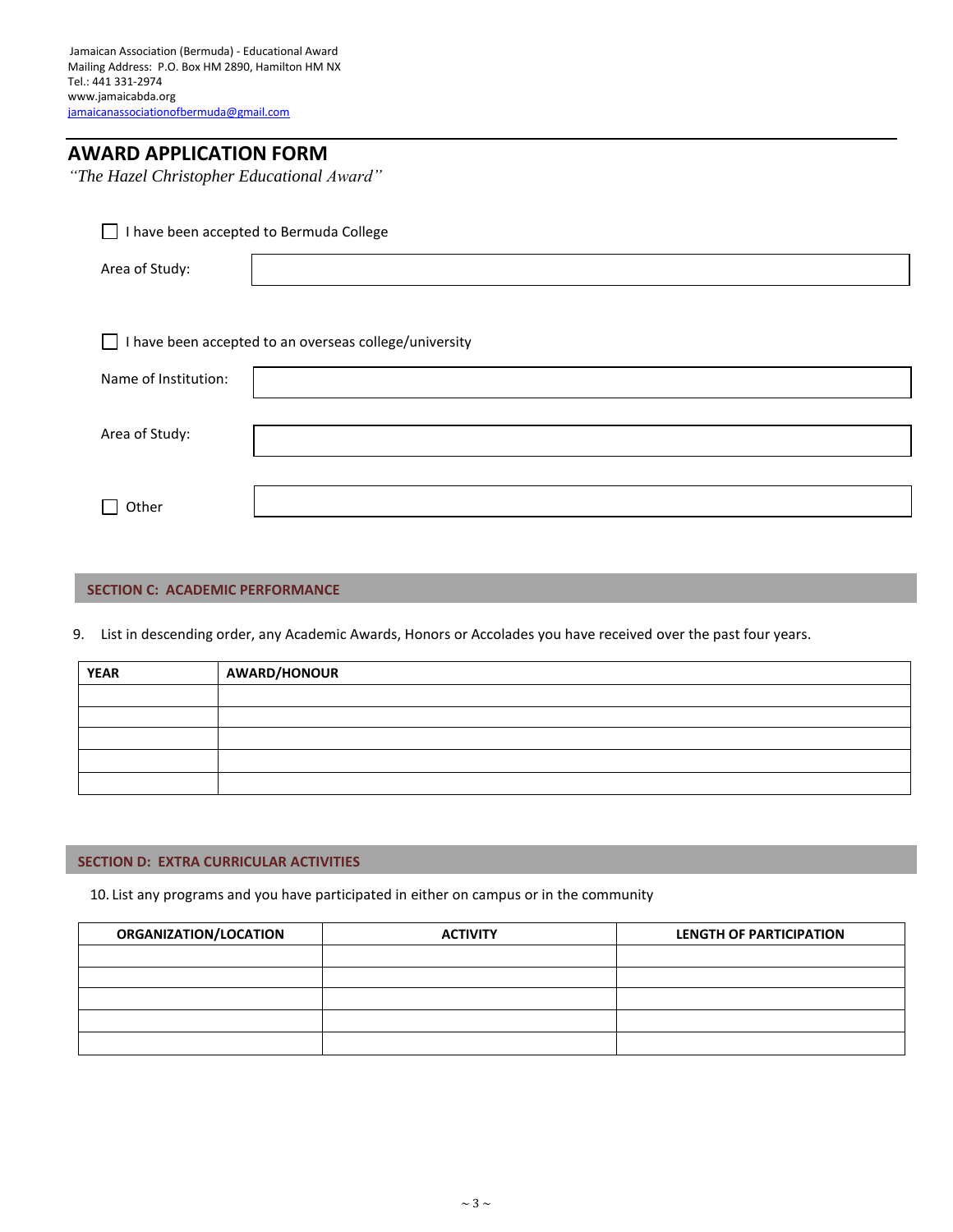*"The Hazel Christopher Educational Award"*

## **SECTION E: COMMUNITY SERVICE**

11. List public service or community activities. Do not repeat items previously listed in Section D.

| <b>DATES</b> | <b>ACTIVITY</b> | <b>ROLE</b> |
|--------------|-----------------|-------------|
|              |                 |             |
|              |                 |             |
|              |                 |             |
|              |                 |             |
|              |                 |             |
|              |                 |             |

## **SECTION F: PERSONAL STATEMENT**

12. Briefly describe your career goal(s) and post-graduation aspirations.

13. **ESSAY QUESTION** | Write a short essay, between 500 and 600 words, on any one of the following three topics. Attach the essay to your application.

a) Describe a leadership experience you've had in which you made a difference at school or in your community.

b) Describe your most significant public or community service activity and explain how the experience impacted your life.

c) Describe the three most significant courses that you have taken in preparation for your career and explain why they are significant to you.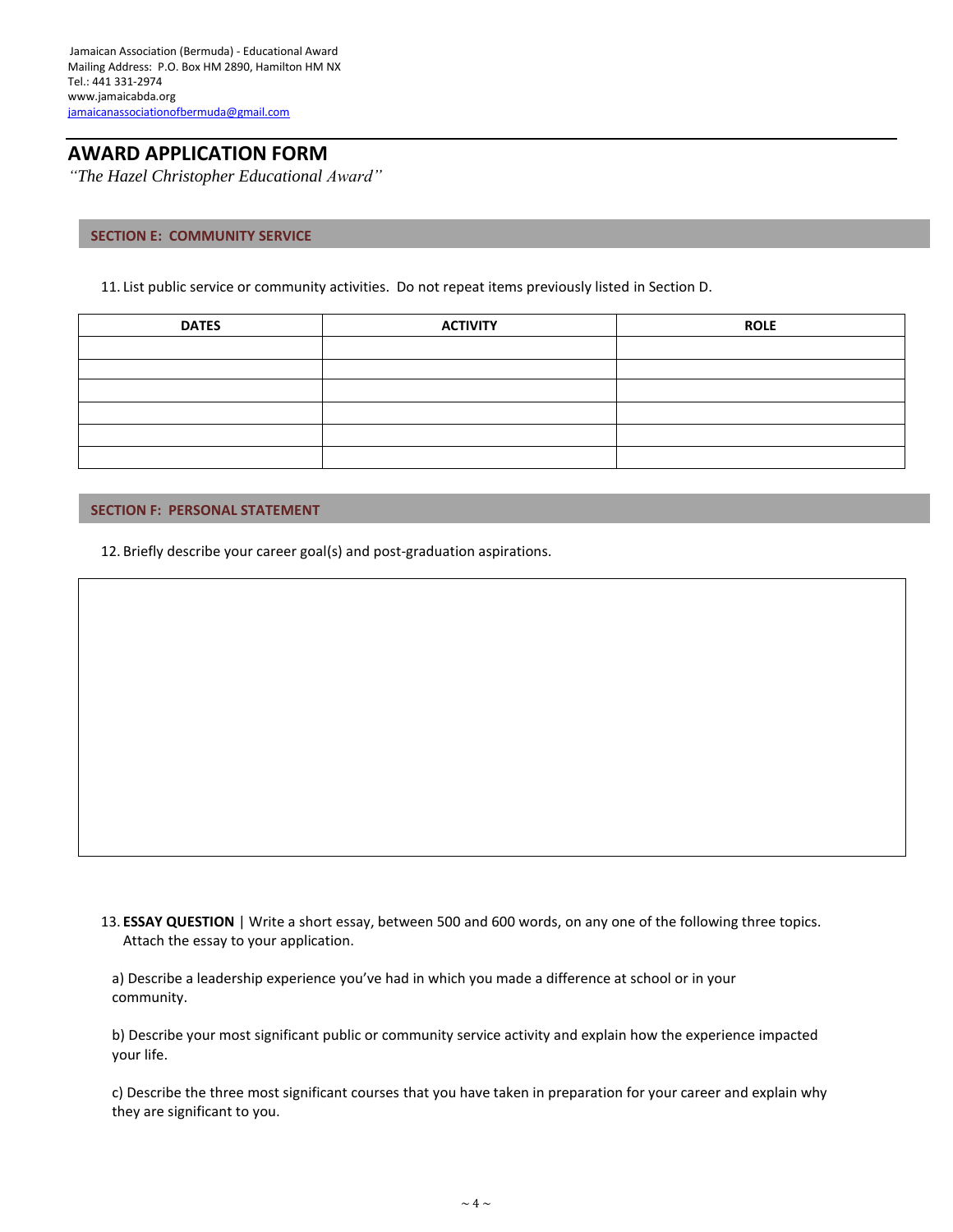*"The Hazel Christopher Educational Award"*

## **SECTION G: FINANCIAL STATEMENT**

# Financial Statement

Assuming that you are accepted by the college/university of your choice, please indicate your personal projected expenses while attending school.

| <b>EDUCATIONAL</b>     |      |
|------------------------|------|
| Tuition/Registration   | BD\$ |
| <b>Books</b>           | BD\$ |
| Other                  | BD\$ |
| Subtotal - Educational | BD\$ |

| <b>STUDENT LIVING EXPENSES</b> |      |
|--------------------------------|------|
| Housing and Utilities          | BD\$ |
| Food                           | BD\$ |
| Transportation                 | BD\$ |
| Insurance (Health)             | BD\$ |
| Clothing                       | BD\$ |
| Medical - Incidental           | BD\$ |
| Entertainment                  | BD\$ |
| Other                          | BD\$ |
|                                |      |
| Subtotal - Living Expenses     | BD\$ |
| <b>Total Expenses</b>          | BD\$ |

Comments:

Signature of Applicant: \_\_\_\_\_\_\_\_\_\_\_\_\_\_\_\_\_\_\_\_\_\_\_\_\_\_\_\_\_ Date: \_\_\_\_\_\_\_\_\_\_\_\_\_\_\_